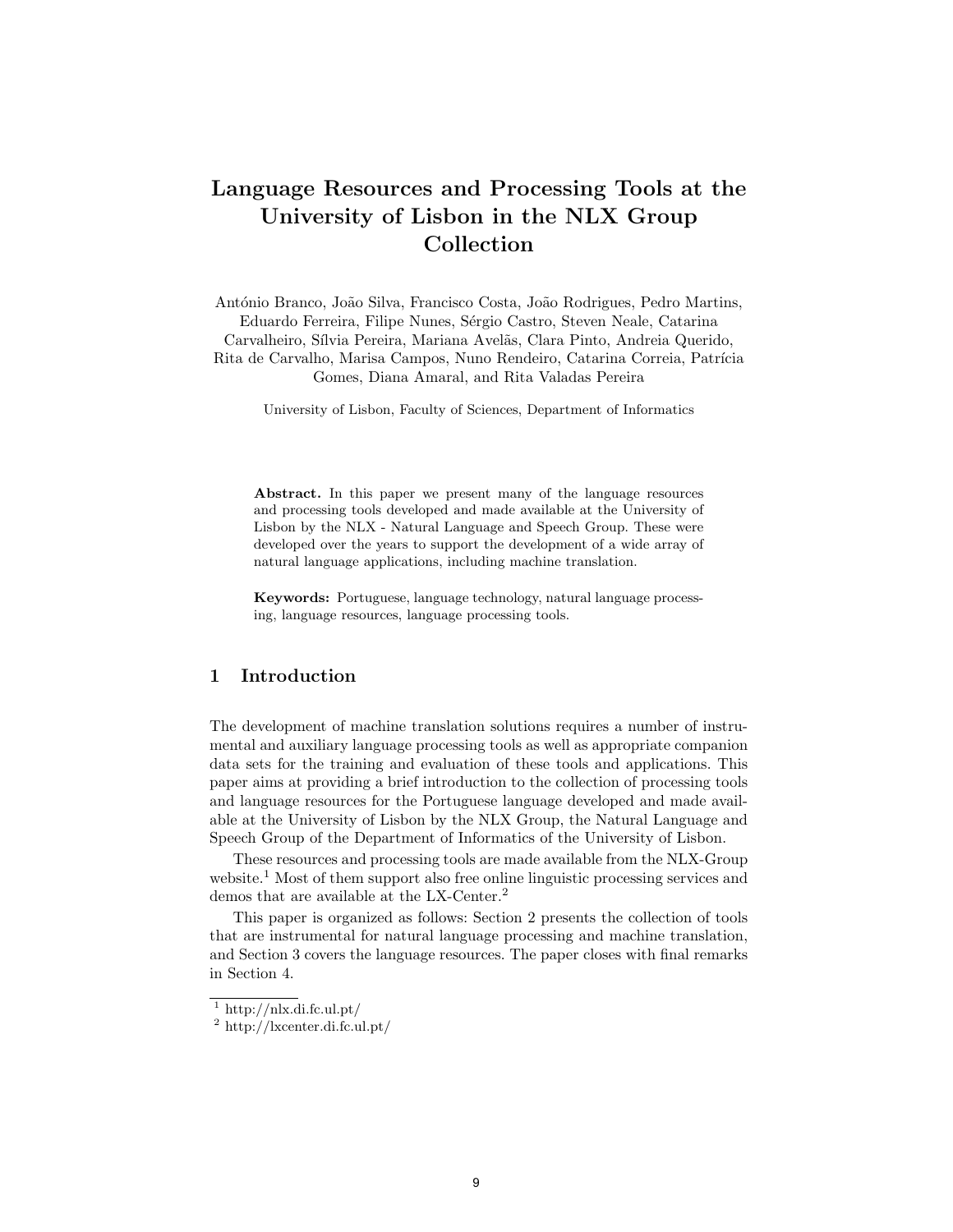## 2 Language processing tools in the NLX Collection

In the NLX-Group we have developed language processing tools that virtually cover the full range of tasks from shallow to deep processing. Some of tools address simple procedures, such as the LX-Tokenizer, and others tackle more sophisticated functionalities, such as the Lx-DepParser, and others cover named entity recognition, verbal and nominal inflection or word-sense disambiguation, etc. These tools are useful at different levels to support machine translation and are presented below.

- LX-Lemmatizer is a verbal lemmatizer that takes a Portuguese verb form as input and delivers a ranked list of the corresponding lemmata (infinitive forms) together with inflectional feature values[18]. Its performance was evaluated as delivering 96.5% accuracy.
- LX-Inflector is a language processing tool for nominal lemmatization and inflection [4], taking a Portuguese word form that follows the nominal inflection paradigm and an inflection feature bundle, and delivers both the corresponding lemma and the indication of its feature bundle, and the resulting form that conveys the feature bundle entered. It is based on principled linguistic generalizations captured by regular expressions and the appropriate lexica of affixes, thus handling neologisms. The lemmatization function has 97.7% f-score. Figure 1 shows LX-Inflector online service.



Fig. 1. LX-Inflector online service for the nominal lemmatization and inflection of Portuguese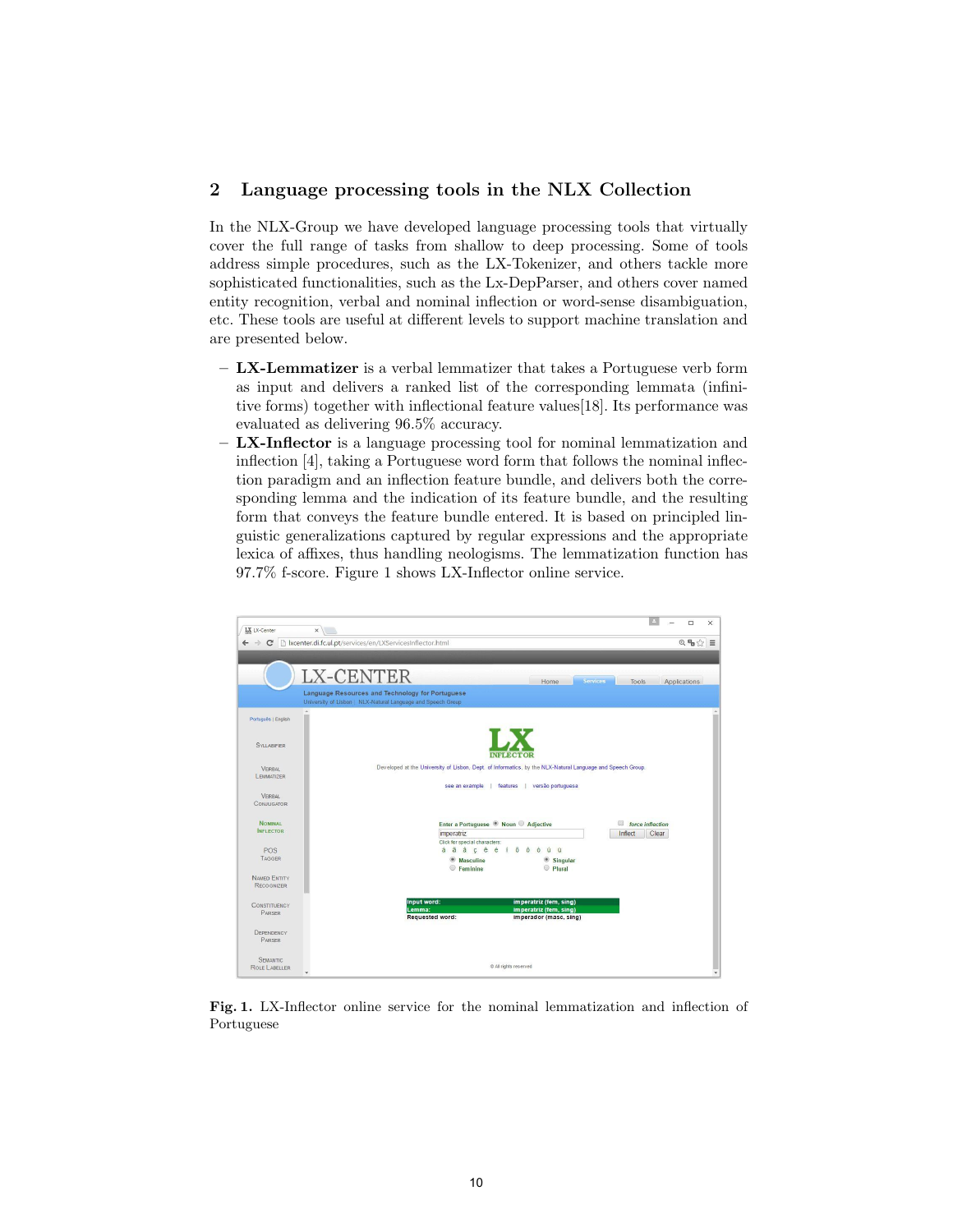- LX-Chunker is an identifier of paragraphs and sentences for Portuguese. It seeks to cope with the ambiguity and ambivalence of symbols that in some occurrences are indicators of separations among sentences and in other contexts are not. It is a hybrid tool, based on regular expressions and hidden Markov models, with an f-score of 99.9%.
- $-$  LX-Conjugator is a verbal conjugator for the Portuguese language [18]. It takes a Portuguese infinitive verb form as input and delivers the corresponding conjugated forms. It is the only available tool for fully-fledged Portuguese verb conjugation, including the full range of pronominal conjugation forms. Its capacity includes the handling of pronominal conjugation, compound tenses, double forms of past participles, past participle forms inflected for number and gender, negative imperative forms, and courtesy forms for second person. Given that it is based in principled linguistic generalizations captured by regular expressions and the appropriate lexica of affixes, it is the only available conjugator to handle neologisms. Their occasional faults have been correct along the time as it has been put to use, and at present no defect is known.
- LX-Tokenizer is an identifier of the boundaries of relevant word-level tokens in Portuguese text. It seeks to cope with the ambiguity of strings that in some contexts are single-word tokens and in some other contexts are contractions, i.e. double-word tokens. It achieves an f-score of 99.7%. It is incorporated in Lx-Suite[7], available at the Lx-Center.<sup>3</sup>
- $-$  LX-Tagger is a part-of-speech tagger with disambiguation and full coverage for the Portuguese language. For each word occurring in a text and from the possible different morpho-syntactic categories that word may have in the lexicon, it assigns a single tag to it that indicates the morpho-syntactic category that it bears in that occurrence in the text. It scores 96.8% accuracy.
- $-$  LX-NER is an identifier and classifier of named entity expressions for the Portuguese language [9]. Its number-based part evaluates to an f-score of 85.6%, and the name-based to 85.7%.
- $-$  LX-NED is a named entity disambiguator that annotates the occurrence of an input expression with the Wikipedia entry it refers to in its context, with an f-score of 67.0%.
- $-$  LX-WSD is a word sense disambiguator that annotates the occurrence of an input word with the MWN.PT wordnet concept it expresses in its context, with an fscore of 65.0%.
- LX-Parser is a stochastic parser that performs the syntactic analysis of Portuguese sentences in terms of their constituency structure[17][16]. It achieves an f-score of 88% under the Parseval metric.
- $-$  LX-DepParser is a parser of grammatical dependency relations for sentences of Portuguese that for each input sentence delivers a graph connecting its words and whose directed arcs represent grammatical dependencies and the labels at the said arcs represent the grammatical function of those dependencies. The evaluation of its performance obtained 91.2% in terms

 $\overline{3}$  http://lxcenter.di.fc.ul.pt/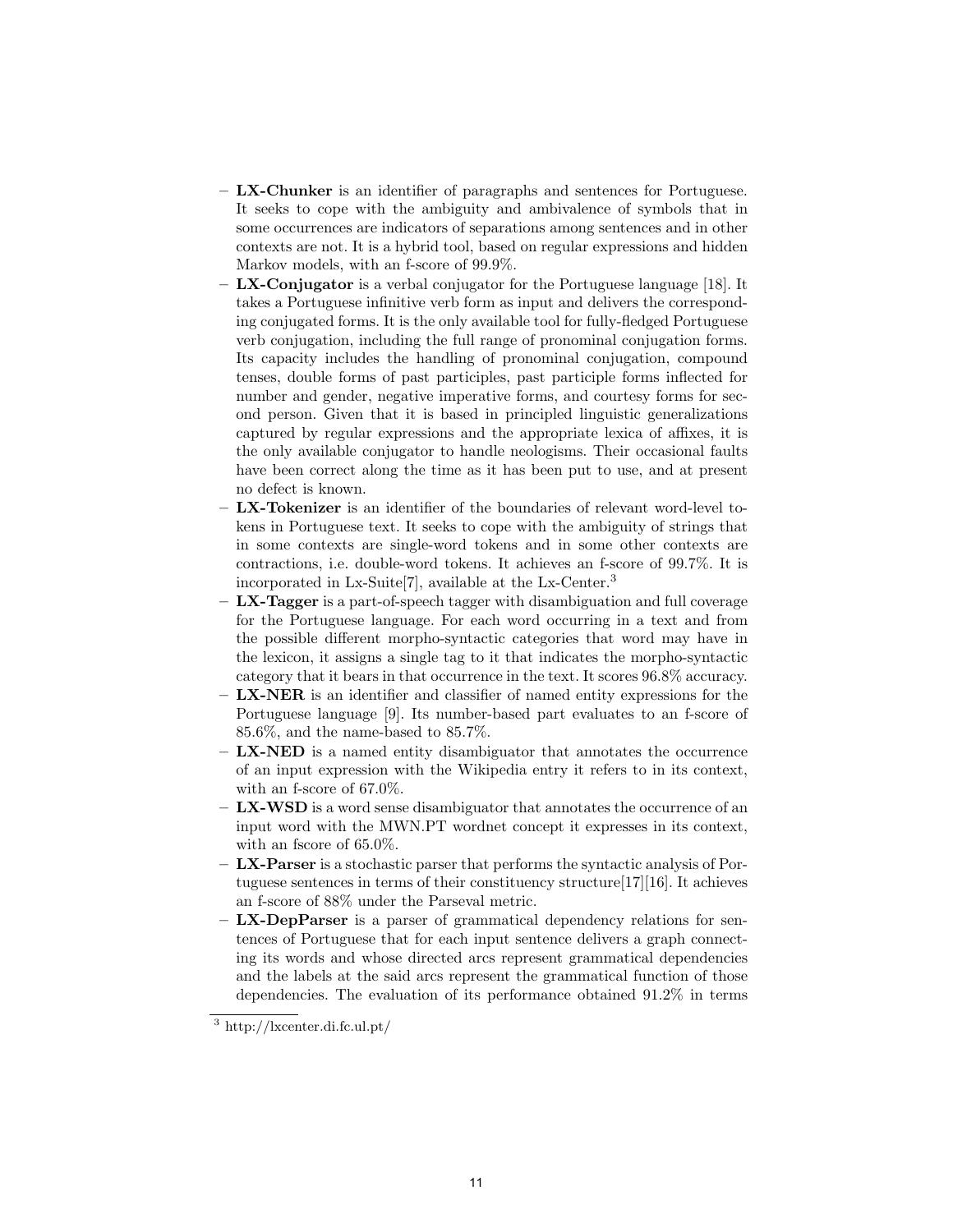of labelled attachment score (LAS). Figure 2 shows LX-DepParser online service.



Fig. 2. LX-DepParser online service for the syntactic analysis of Portuguese

#### 3 Language Resources in the NLX collection

In this section we briefly introduce language resources in the NLX-Group collection that are relevant for the theme of the present workshop.

- CINTIL-International Corpus of Portuguese: Set of text materials to support the evaluation and training of tools for the processing of Portuguese, including morphological analyzers, POS taggers and named entity recognizers. This corpus contains 1 million words manually annotated by experts in natural language science and technology. Each word is associated to linguistic information about nominal and verbal inflection, lemma, POS and about closed classes multi-word expressions. It was developed in cooperation with CLUL-Center of Linguistics of the University of Lisbon[1].
- CINTIL-DeepBank: Set of text materials to support the evaluation and training of tools for the processing of Portuguese, including language models for deep linguistic processing grammars [15]. This corpus contains around 10 000 sentences (approximately 100000 words) manually annotated by experts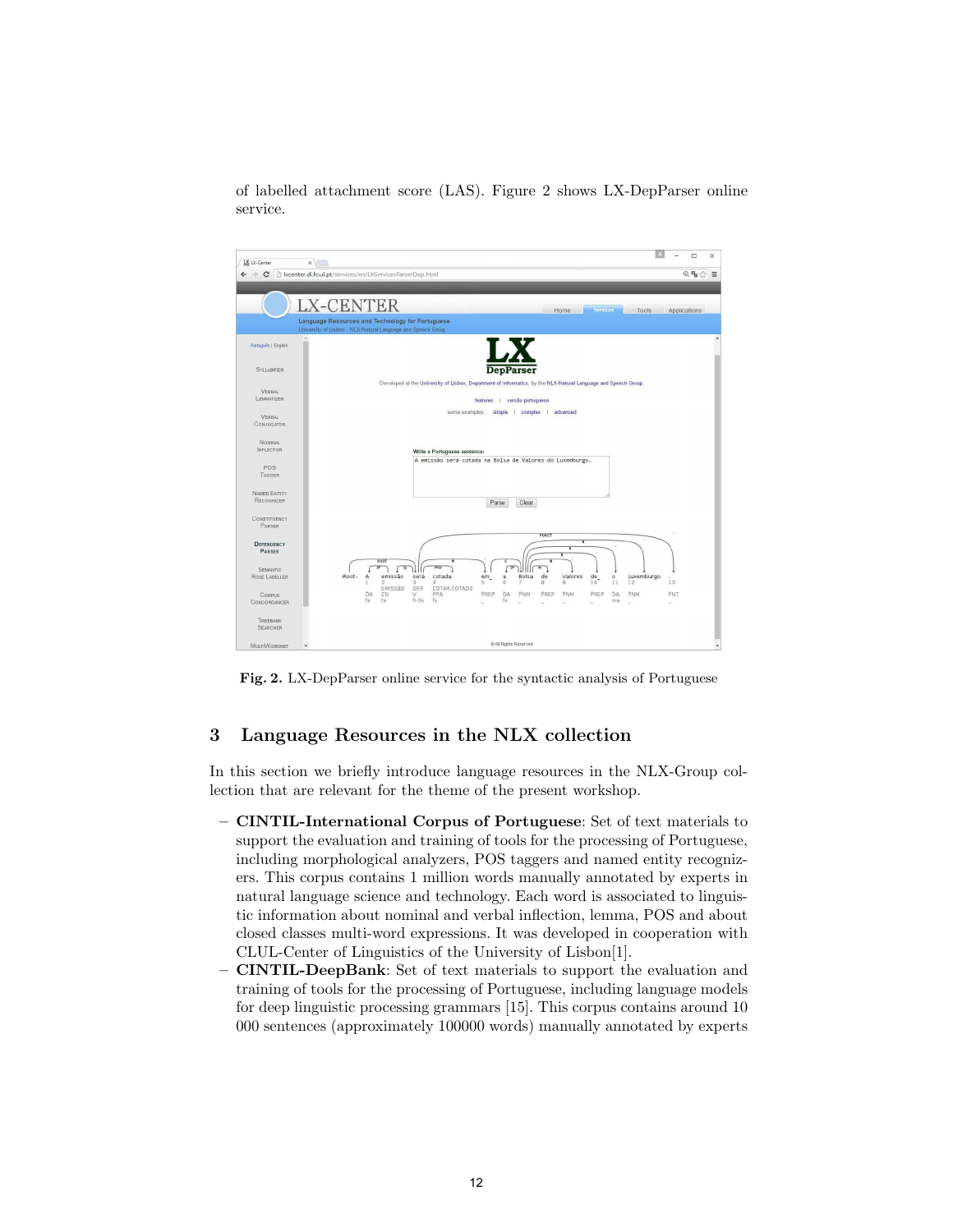in natural language science and technology. Each sentence is associated to exhaustive characterization of its grammatical features in lexical, morphological, syntactic and semantic terms.

- CINTIL-Treebank: Set of text materials to support the evaluation and training of tools for the processing of Portuguese, including constituency parsers[15]. This treebank contains around 10 000 sentences (100000 words) manually annotated by experts in natural language science and technology. Each sentence is associated to linguistic information about its syntactic constituency tree tagged with phrase categories. Each word is associated to linguistic information about nominal and verbal inflection, lemma, POS and about closed classes multi-word expressions.
- CINTIL-DependencyBank: Set of text materials to support the evaluation and training of tools for the processing of Portuguese, including grammatical dependencies parsers[15]. This corpus contains around 10 000 sentences (approximately 100000 words) manually annotated by experts in natural language science and technology. Each sentence is associated to the graph that represents the grammatical functions holding between its words[15]. Each word is associated to linguistic information about nominal and verbal inflection, lemma, POS and about closed classes multi-word expressions.
- CINTIL-PropBank: Set of text materials to support the evaluation and training of tools for the processing of Portuguese, including semantic role labellers[3]. This corpus contains around 10 000 sentences (approximately 100000 words) manually annotated by experts in natural language science and technology. The syntactic constituents of sentences are associated to linguistic information about its semantic role. Each word is associated to linguistic information about nominal and verbal inflection, lemma, POS and about closed classes multi-word expressions.
- CINTIL-LogicalFormBank: Set of text materials to support the evaluation and training of tools for the semantic processing of Portuguese[15][2]. This corpus contains around 10 000 sentences (approximately 100000 words) manually annotated by experts in natural language science and technology. Each sentence is associated to the logical form that represents its meaning in a logical language for semantic description[15].
- CINTIL-WordSenses: Set of text materials to support the evaluation and training of word sense disambiguators[13]. This corpus contains around 24 000 sentences with 45 000 words that are manually annotated by experts in natural language science and technology with the identifiers of concepts (synsets) that they convey in terms of the lexical semantic network MWN.PT [12]. Additionally, each word is associated to the linguistic information about nominal and verbal inflection, lemma, POS and about closed classes multiword expressions.
- CINTIL DependencyBank PREMIUM: Set of text materials similar in design to the previous one and differing from it in the sentences that were treebanked and in the circumstance that the support tool to draw the grammatical dependency graphs is not the LXGram but the full text coverage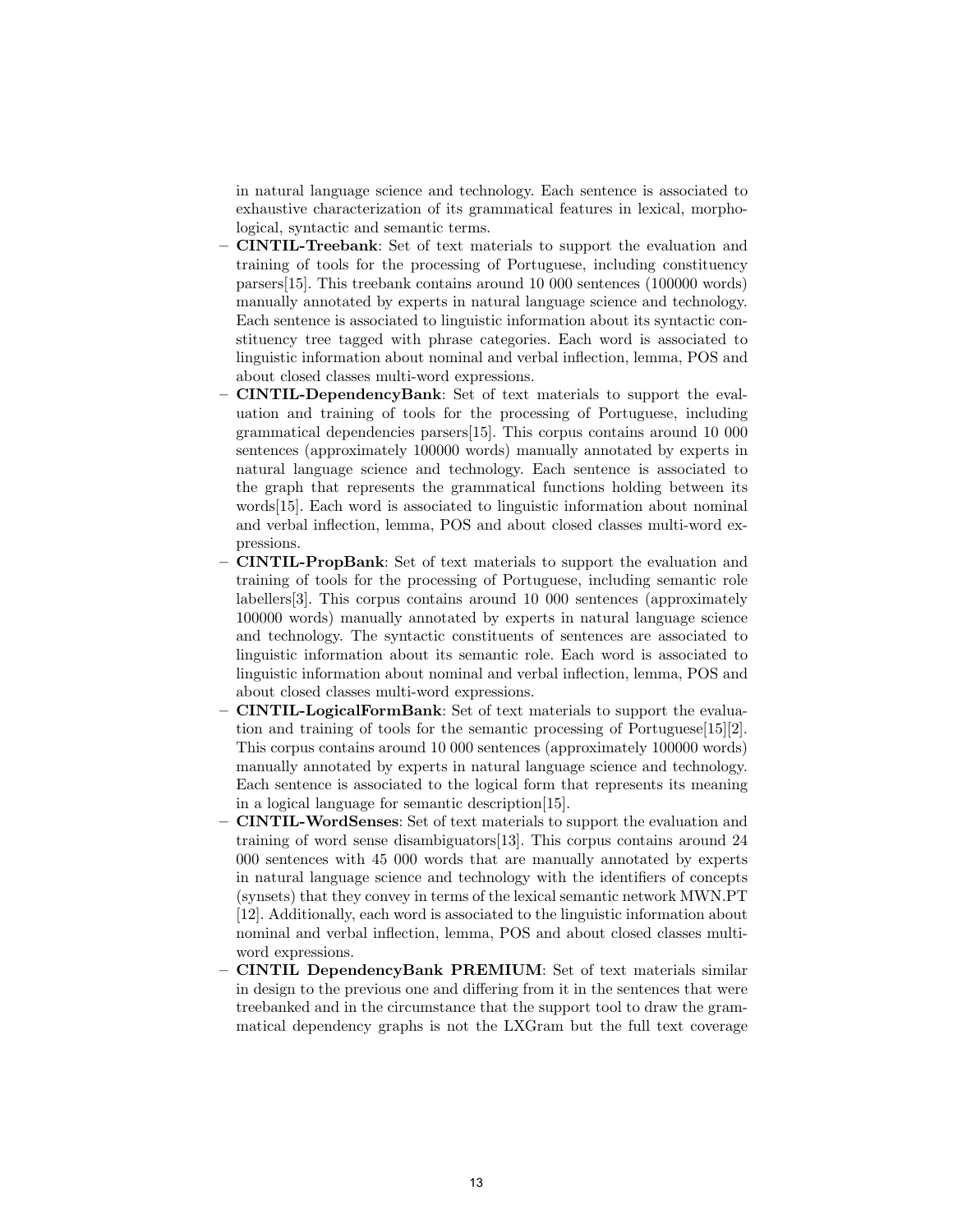LXDependencyParser [8][6]. It contains 3 000 sentences (approximately 79 000 words).

- CINTIL-NamedEntities: Set of text materials to support the evaluation and training of named entity disambiguators. This corpus contains around 30 000 sentences with 26 000 named entities that are manually annotated by experts in natural language science and technology with identifiers of the corresponding entities in the DBpedia ontology[13]. Additionally, each word is associated to the linguistic information about nominal and verbal inflection, lemma, POS and about closed classes multi-word expressions.
- QTLeap Multilingual Parallel Corpora: Set of 4 000 question and answer pairs in the domain of computer and IT troubleshooting for both hardware and software<sup>[11]</sup>. This textual material was collected using a commercial support service via chat, in Portuguese, and the corpus is thus composed by naturally occurring utterances produced by users while interacting with that service. Each question answer pair is translated into seven languages, other than Portuguese, namely Czech, Basque, Bulgarian, Dutch, English, German and Spanish.
- QTLeap WSD/NED Multilingual Corpora: Set of text materials comprising the QTLeap Multilingual Parallel Corpora and the Europarl multilingual corpora for the Czech (9.2 Million tokens), Basque (5.2 Million), Bulgarian (4.9 M), English (53 M), Portuguese (5.7 M) and Spanish (57.1M) languages, automatically annotated at multiple semantic levels by processing tools for tokenization, lemmatization, part-of-speech tagging, named-entity recognition and classification, named-entity disambiguation, word sense disambiguation and coreference resolution[14].
- DeepBankPT:Set of text materials translated into Portuguese from the Penn Treebank, to support the evaluation and training of tools for the processing of Portuguese, including language models for deep linguistic processing grammars [10]. This corpus contains around 3 500 sentences (approximately 45000 words) manually annotated by experts in natural language science and technology. Each sentence is associated to exhaustive characterization of its grammatical features in lexical, morphological, syntactic and semantic terms.
- TreebankPT: Set of text materials translated into Portuguese from the Penn Treebank, to support the evaluation and training of tools for the processing of Portuguese, including constituency parsers. This treebank contains around 3 500 sentences (approximately 45000 words) manually annotated by experts in natural language science and technology. Each sentence is associated to linguistic information about its syntactic constituency tree. Each word is associated to linguistic information about nominal and verbal inflection, lemma, POS and about closed classes multi-word expressions.
- PropBankPT: Set of text materials translated into Portuguese from the Penn Treebank, to support the evaluation and training of tools for the processing of Portuguese, including semantic role labellers. This corpus contains around 3 500 sentences (approximately 45000 words) manually annotated by experts in natural language science and technology. Each sentence is associ-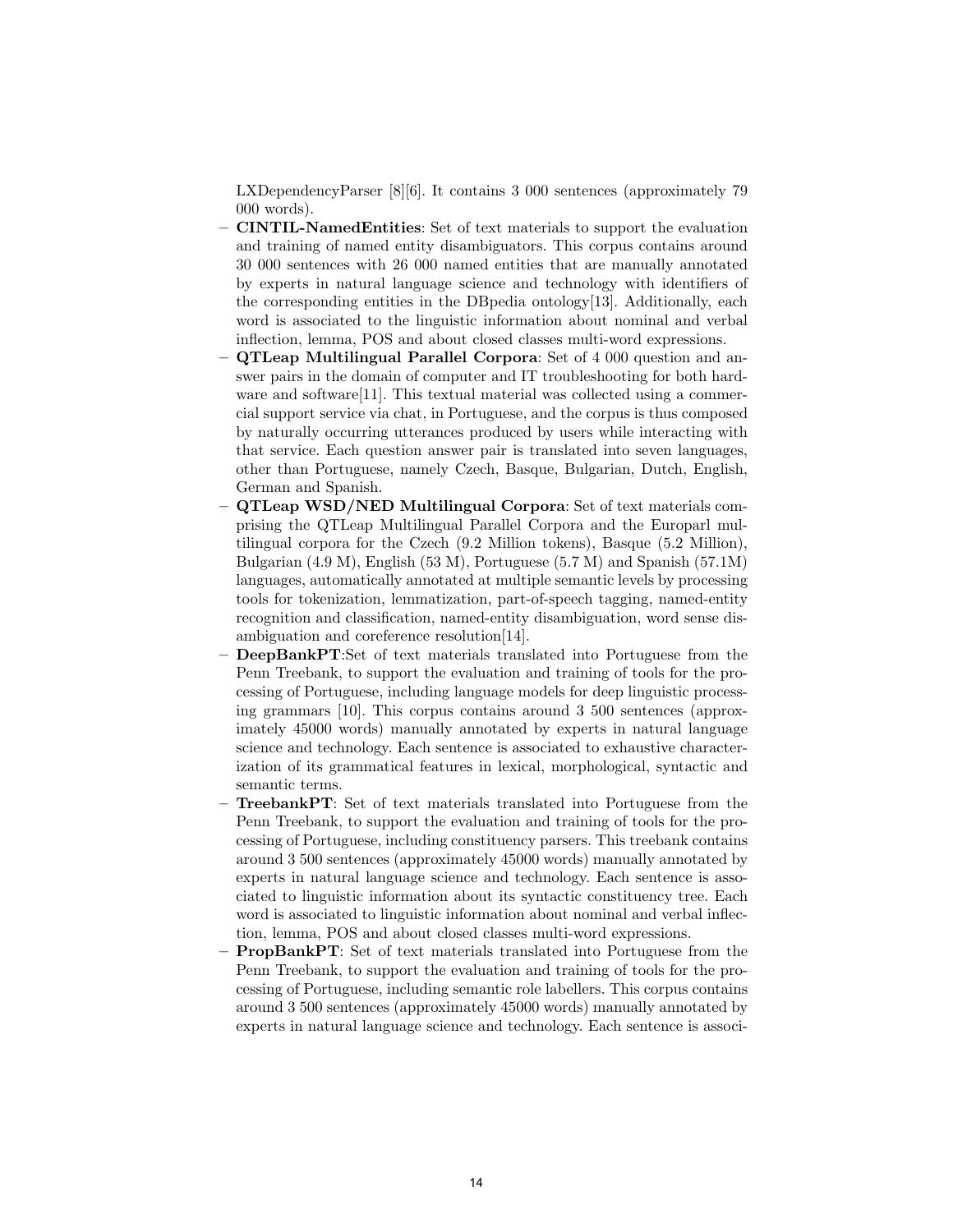ated to its syntactic constituency tree decorated with semantic roles. Each word is associated to linguistic information about nominal and verbal inflection, lemma, POS and about closed classes multi-word expressions.

- DependencyBankPT: Set of text materials translated into Portuguese from the Penn Treebank to support the evaluation and training of tools for the processing of Portuguese, including grammatical dependencies parsers. This treebank contains around 3 500 sentences (approximately 45000 words) manually annotated by experts in natural language science and technology. Each sentence is associated to the graph that represents the grammatical functions holding between its words. Each word is associated to linguistic information about nominal and verbal inflection, lemma, POS and about closed classes multi-word expressions.
- LogicalFormBankPT: Set of text materials translated into Portuguese from the Penn Treebank, to support the evaluation and training of tools for the semantic processing of Portuguese. This corpus contains around 3 500 sentences (ca. 45000 words) manually annotated by experts in natural language science and technology. Each sentence is associated to the logical form that represents its meaning in a logical language for semantic description[5].

#### 4 Final Remarks

The NLX Group has developed the language processing tools and resources briefly introduced above. These datasets and tools are distributed from the NLX-Group website or at the META-SHARE  $^4$  distribution platform. They are made available with the goal of being of help for further research and progress of the computational processing of the Portuguese language.

## References

- 1. Barreto, F., Branco, A., Ferreira, E., Mendes, A., Nascimento, M.F., Nunes, F., Silva, J.: Open resources and tools for the shallow processing of portuguese: the tagshare project. In: Proceedings of LREC 2006. Citeseer (2006)
- 2. Branco, A.: Logicalformbanks, the next generation of semantically annotated corpora: key issues in construction methodology. Recent Advances in Intelligent Information Systems, Exit, Warsaw pp. 3–11 (2009)
- 3. Branco, A., Carvalheiro, C., Pereira, S., Silveira, S., Silva, J., Castro, S., Graça, J.: A propbank for portuguese: the cintil-propbank. In: LREC. pp. 1516–1521 (2012)
- 4. Branco, A., Nunes, F.: Verb analysis in a highly inflective language with an mff algorithm. In: Computational Processing of the Portuguese Language, pp. 1–11. Springer (2012)
- 5. Branco, A., Silva, J., Gonçalves, P., Costa, F., Silveira, S., Del Gaudio, R., Rodrigues, J., Castro, S., Rodrigues, L., Martins, P., et al.: The cintil and lx companion collections of language resources and tools for portuguese

 $\frac{4 \text{ http://metashare.metanet4u.eu}}{4 \text{ http://metashare.metanet4u.eu}}$